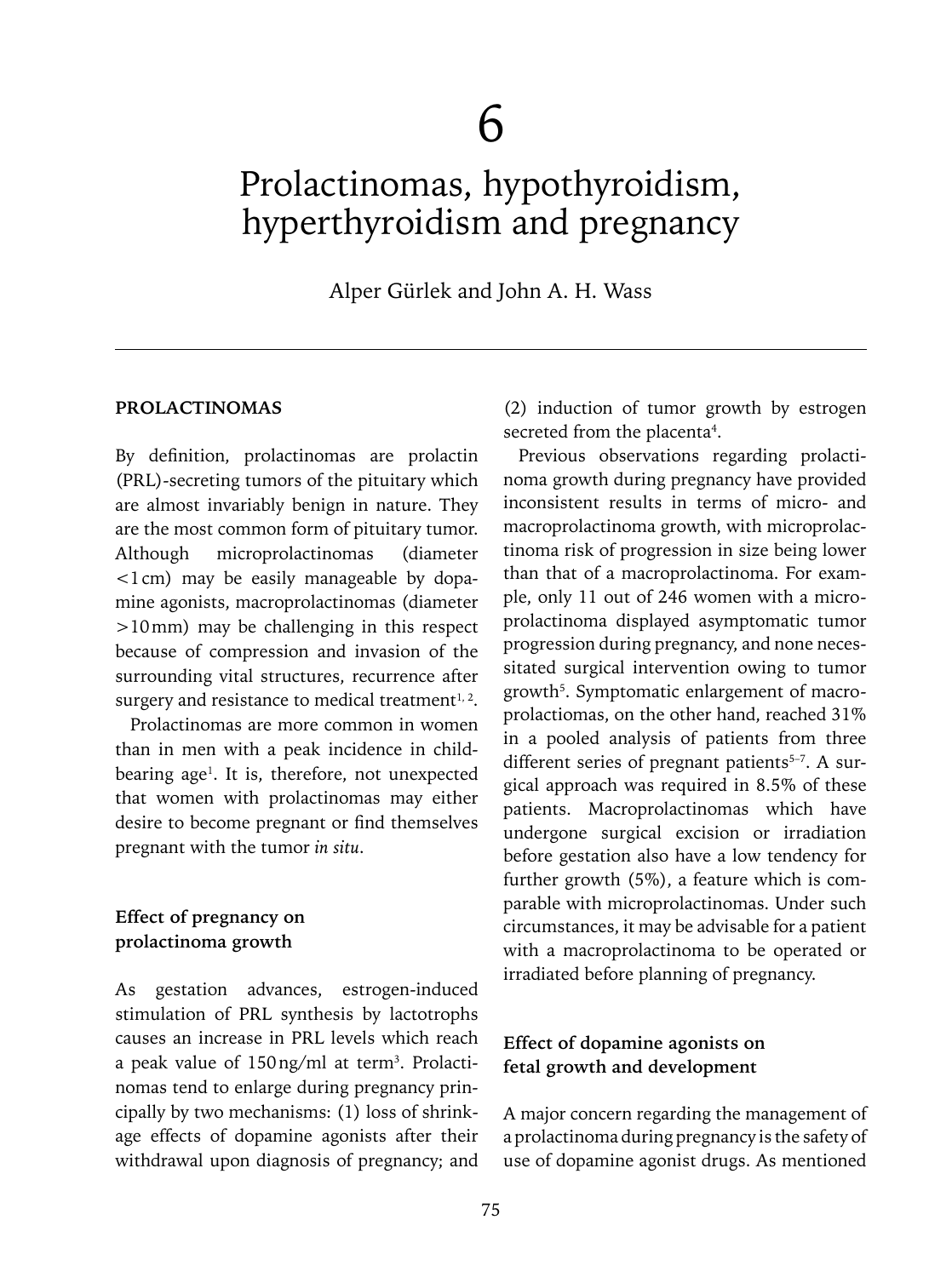above, dopamine agonists are the drugs that are used to control the secretion and size of prolactinomas, as well as being effective in the achievement of fertility. Because fertility restoration is highly likely (90%) with use of such agents, most women have been exposed for 2–3 weeks when the diagnosis of pregnancy is eventually made. This issue makes the safety of these agents extremely important. As some prolactinomas grow during pregnancy, it would be advantageous to shrink the tumors by use of dopamine agonists which also would lead to alleviation of the compressive symptoms without the need for surgery.

The dopamine agonist drug bromocriptine has long been used in the medical treatment of prolactinomas, and much experience regarding its safe use during pregnancy exists. Krupp and Monka reported the results of a 4-month to 9-year follow-up of 988 children exposed *in utero* to bromocriptine, and concluded that the drug has no negative effect on physical development<sup>8</sup>. The incidence of spontaneous abortions, ectopic pregnancies and congenital malformations in pregnancies during which bromocriptine was used was comparable with that of the normal population<sup>8</sup>. Although discontinuation of this drug has long been advised when pregnancy is diagnosed, rapid elevations in prolactin and progression in tumor growth during the first trimester may be observed upon withdrawal<sup>9</sup>. Such progression may be unresponsive to bromocriptine reinstitution, and newer compounds like cabergoline may be required for treatment. Cabergoline is currently the most frequently used agent in prolactinoma treatment because of its greater tolerability and efficiency compared with bromocriptine<sup>10</sup>. Experience regarding its use in pregnant women with prolactinoma is, however, limited. In experimental models of pregnancy, cabergoline was not found to be teratogenic<sup>11</sup>. Analyses of cabergoline-induced gestations in humans revealed no increases in pregnancy-associated problems such as miscarriage and fetal malformations<sup>12</sup>. It is worth

noting that cabergoline has a long duration of action keeping prolactin levels suppressed up to 4 months after its withdrawal<sup>13</sup>. The Pituitary Society therefore advocates withdrawal of cabergoline upon a missed menstrual cycle in patients with prolactinoma to make sure that the fetus does not become exposed during the critical first trimester<sup>14</sup>.

Fewer, albeit more discouraging, data exist regarding the safe use of pergolide in pregnancy. Two major and three minor congenital malformations have been reported in 38 pregnancies of women taking pergolide<sup>15</sup>. Pergolide is associated with increased risk of spontaneous abortions, minor congenital malformations and intentional abortions, precluding its safe use in pregnant women<sup>4</sup>. As a result, it is not wise to recommend pergolide for restoring fertility in patients with prolactinoma who desire pregnancy.

Quinagolide is also available for the medical management of prolactinoma. Similar to pergolide, its use also seems to be unsafe in pregnancy. In a review of 176 pregnancies during which quinagolide had been used for a median of 37 days, fetal outcomes were poor. Spontaneous abortion was reported in 24 cases, ectopic pregnancy in one, and stillbirth at the 31st week of gestation in an additional case $16$ . Moreover, severe fetal malformations including spina bifida, cleft lip and Down syndrome were noted in the group who survived<sup>16</sup>. Under such circumstances, quinagolide therapy should not be instituted in women with a desire for pregnancy.

# **Recommendations for the treatment of prolactinomas in pregnancy**

#### *Microprolactinomas*

No clinical trials have compared the outcomes of women with microprolactinomas who have been treated with dopamine agonists during pregnancy with those who have not, and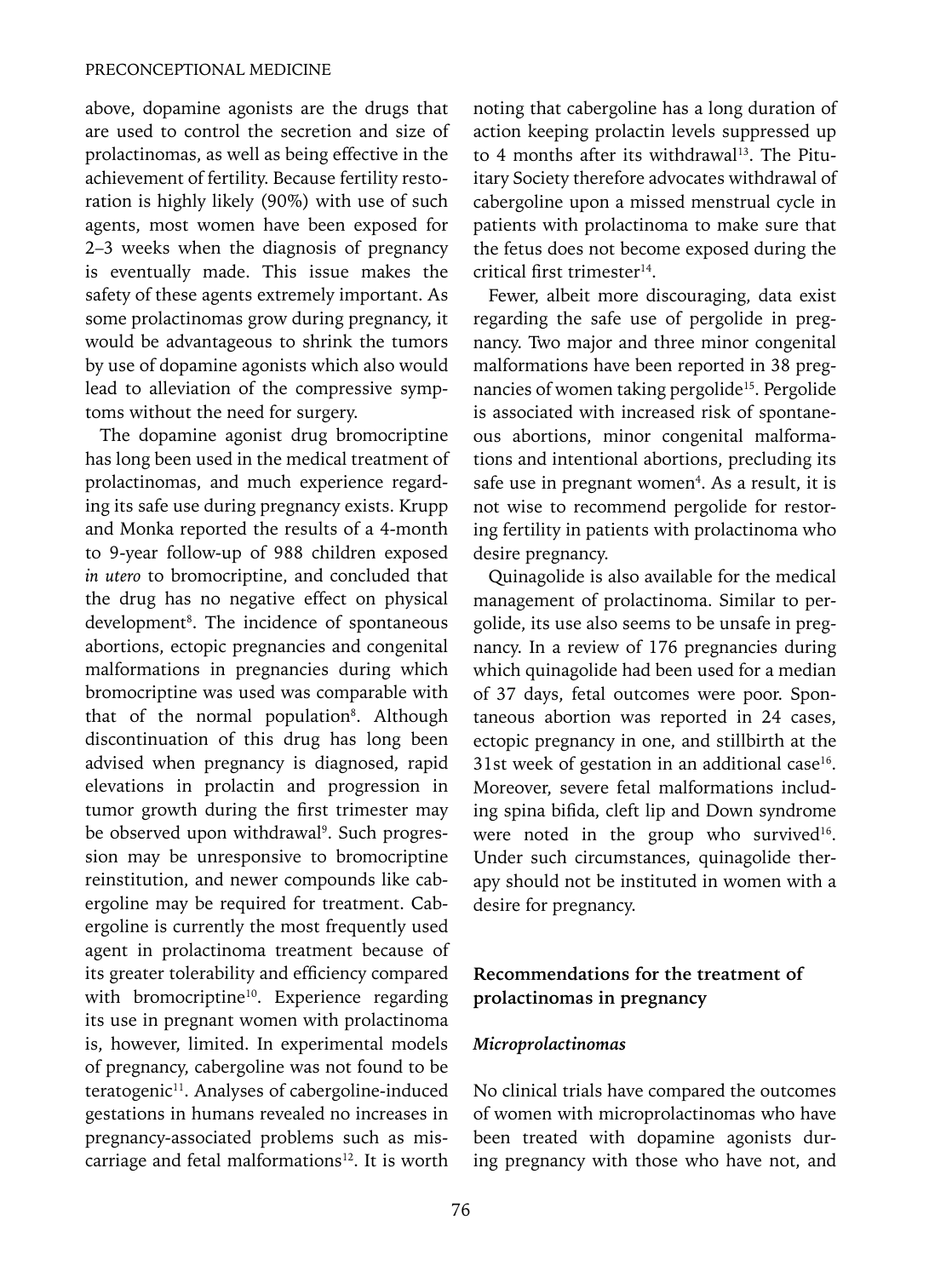some experts choose to continue these agents during pregnancy. Nonetheless, a general sense exists toward discontinuation of dopamine agonists upon conception. The patient should then be informed about a small risk of tumor enlargement induced by pregnancyassociated hormonal changes. The patient must also be clearly and repeatedly informed that she should immediately notify her physician if any change in visual acuity or a defect in visual field should occur. Perimetric evaluation should occur on a bimonthly basis<sup>17</sup>. If the patient remains symptom free (no headache, no visual field problem), no intervention is required. After parturition, the patient may resume dopamine agonists if she does not intend to breastfeed. If, on the other hand, she wishes to do so, a magnetic resonance imaging (MRI) of the pituitary should be obtained to ensure there has been no progression in tumor size.

Conversely, the patient may have developed signs and symptoms suggestive of tumor progression as exemplified by new-onset headaches or visual field defects. In such instances, urgent pituitary imaging, preferably by MRI, is appropriate. It should be noted that PRL levels do not always rise in pregnant women with microprolactinomas as is the case in the nonpregnant women. PRL levels rise over the first 6–10 weeks after drug withdrawal and do not usually increase further after that period<sup>9</sup>.

Since PRL rise does not accompany tumor growth<sup>18</sup>, routine follow-up of PRL levels is not helpful as a means to detect changes in tumor size. In the event the tumor grows, the patient may be treated with dopamine agonists in an attempt to reduce the size. If this therapy is insufficient, transsphenoidal tumor removal (preferably in the second trimester), or early delivery in the third trimester may be proposed4 . Figure 1 provides an algorithm for the management of microprolactinomas.

## *Macroprolactinomas*

Treatment for pre-pregnant or pregnant women with macroprolactinomas is much more complex, being primarily based on the extent and size of the tumor. Since macroprolactinomas tend to be invasive, pregestational evaluation is crucial. If the tumor is restricted to the sellar region or shows a small infrasellar extension, then dopamine agonists may be used alone<sup>4</sup>.

Patients with macroadenomas having undergone treatment with dopamine agonists should strongly be advised not to become pregnant until it is demonstrated that a significant shrinkage of the tumor within the sellar cavity has been achieved. Then the patient may more safely attempt pregnancy. After discussing the risk of progression with the patient, abortion may be considered as an option for large tumors showing no shrinkage with dopamine agonists. The responsive tumors in which there has been sufficient shrinkage may be handled in accordance with the principles mentioned above for microprolactinomas<sup>4</sup>. If abortion has been induced in an unresponsive patient, future pregnancy may be planned after debulking surgery is performed.

Macroprolactinomas with suprasellar extensions pose a serious risk of tumor enlargement with resultant chiasmal compression and other problems if dopamine agonists are used as sole therapy. In such instances, the most conservative approach would be to perform transsphenoidal surgery for tumor debulking. Afterwards, dopamine agonists must be reinstituted to normalize PRL levels which may interfere with ovulation. Since radiotherapy is considered harmful by increasing the risk of hypopituitarism, it is not generally recommended in an attempt to control tumor growth. Another option in such cases may be continuation of the dopamine agonist treatment throughout the gestational period<sup>19</sup>. Such an approach does not seem to pose a significant risk to fetal outcome<sup>20</sup>. If a woman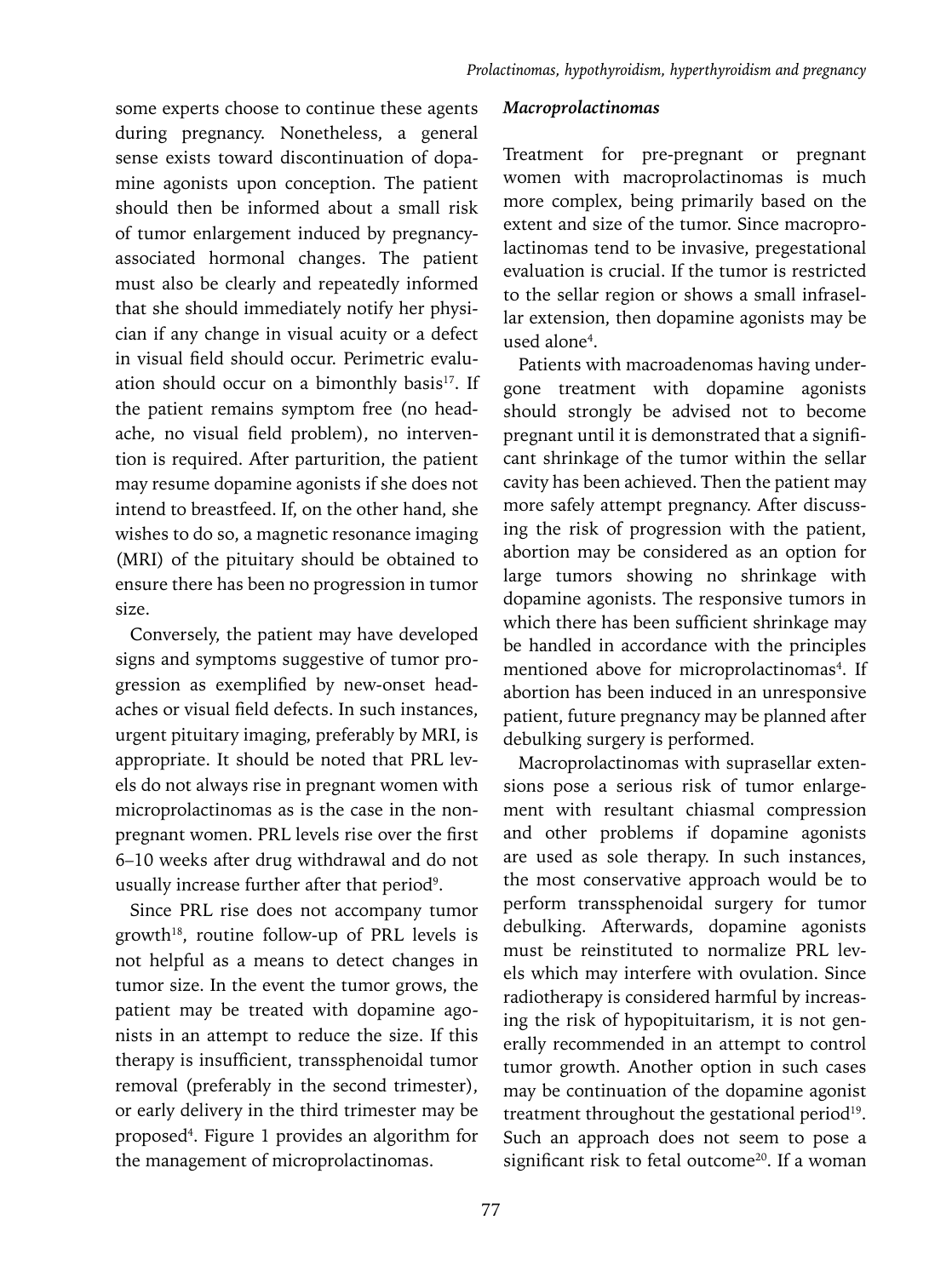

**Figure 1** Management algorithm for microprolactinomas in pregnancy. Adapted from references 1 and 17. DA, dopamine agonist; MR,magnetic resonance

presents with a history of inadvertent dopamine agonist use in late pregnancy, therapeutic abortion should not be considered unless a fetal abnormality is present. In such cases, discontinuation of the drug and normal delivery may be recommended. Since any type of surgical procedure is accompanied by at least a 1.5– 5-fold risk of fetal loss during pregnancy<sup>21</sup>, the best initial approach in a patient with enlarged tumor would be initiation of medical therapy. Surgery should be reserved for failure of this conservative approach as exemplified by deterioration of visual field defects or no effect of dopamine agonists on tumor size. Figure 2 presents an algorithm for the management of macroprolactinomas.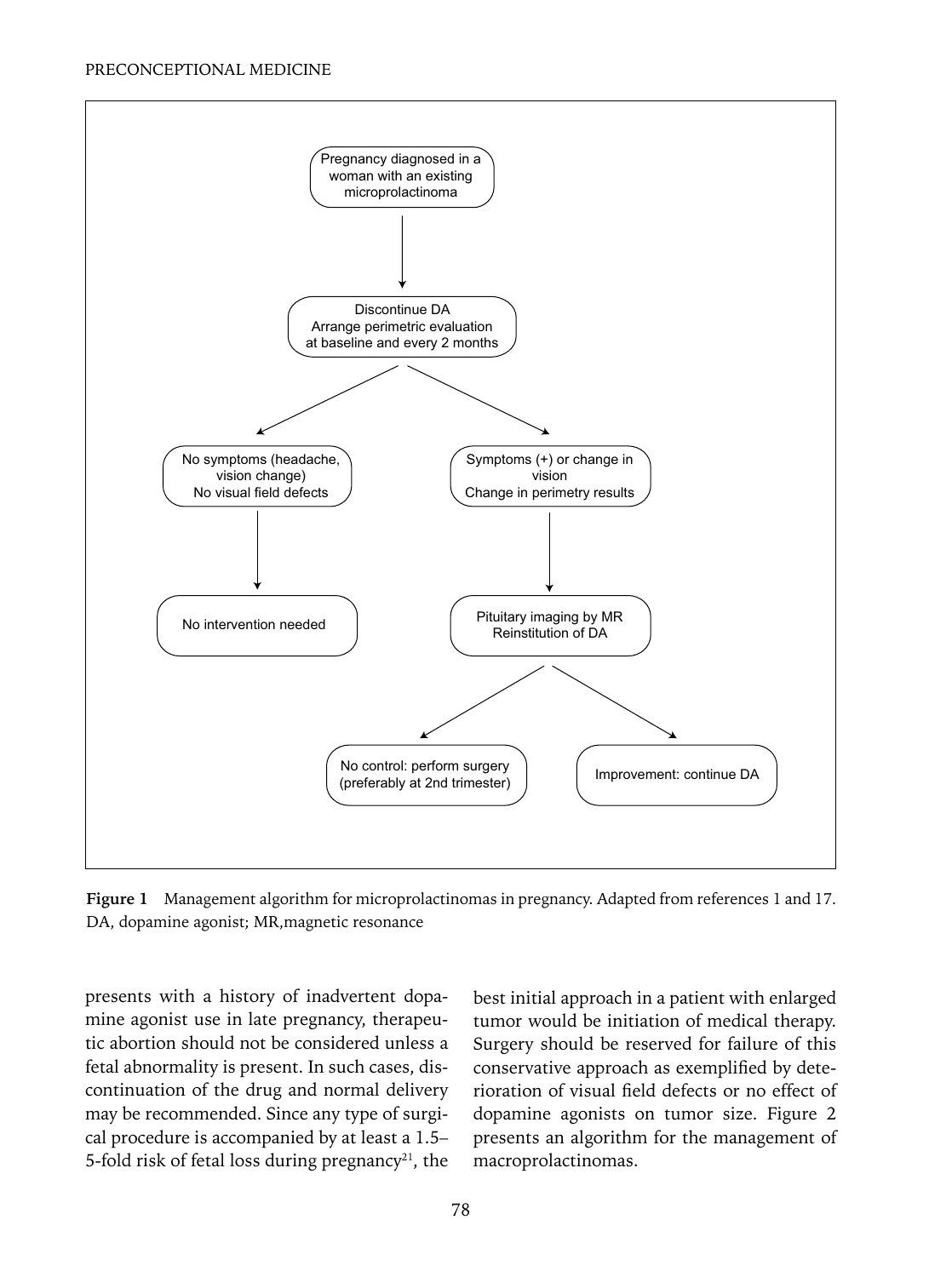

**Figure 2** Management algorithm for macroprolactinomas. Adapted from references 1 and 17. DA, dopamine agonist

#### **HYPOTHYROIDISM**

After diabetes, thyroid disease is the second most common disorder affecting women of reproductive age. Pregnancy alters the clinical presentation of thyroid diseases, and also modifies thyroid function tests<sup>22</sup>. In normal pregnancies, a fall in thyroid-stimulating

hormone (TSH) concentrations and increase in serum free thyroxine (T4) concentrations occur during early weeks. This effect is primarily mediated by the TSH-like activity of placental-derived human chorionic gonadotropin<sup>23</sup>. Conversely, in the late stages of pregnancy, a significant decrease is observed in free  $T4$  levels<sup>23</sup>. These physiological changes may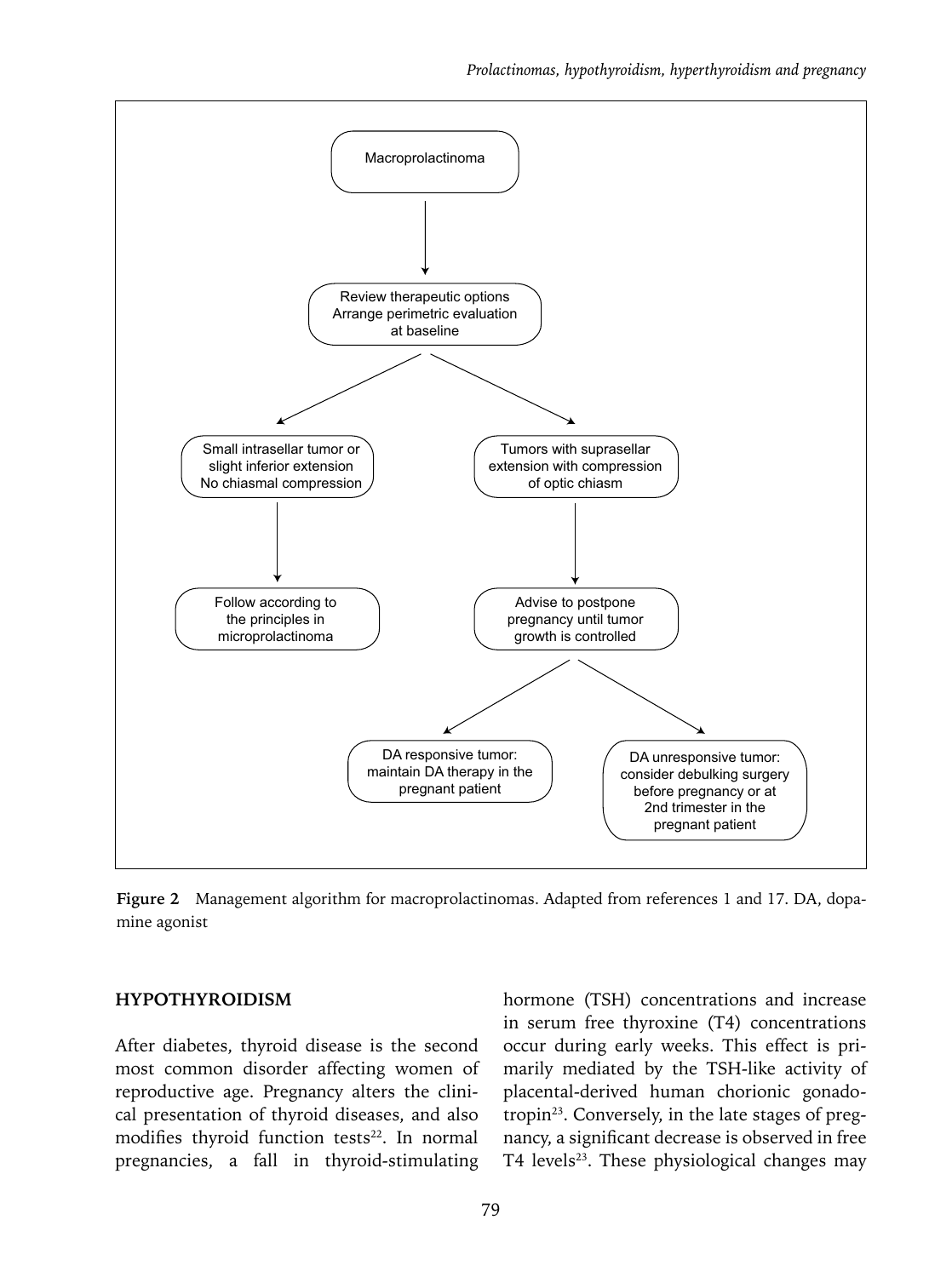challenge the interpretation of thyroid function tests in hypothyroid and hyperthyroid pregnant women. For example, hypothyroidism may be masked by the aforementioned changes in free T4 and TSH levels in early pregnancy.

The prevalence of autoimmune thyroiditis in Western developed countries in women of childbearing age ranges between 5 and 15%24. The prevalence of overt and subclinical hypothyroidism in this same age group is 0.3–0.5% and 2–3%, respectively<sup>24</sup>, with similar values during pregnancy<sup>25</sup>. The main cause of hypothyroidism during pregnancy is autoimmune thyroiditis, particularly in iodinesufficient areas<sup>26</sup>. In underdeveloped parts of the world, however, the commonest cause is iodine deficiency<sup>26</sup>. Severe iodine deficiency causes endemic cretinism characterized by mental and motor retardation, and deafness<sup>23</sup>. Other less common causes include radioiodine ablation and surgical removal of the thyroid gland<sup>23</sup>. Iron compounds are commonly used in pregnant women, and their interference with intestinal T4 absorption may also worsen hypothyroidism during pregnancy<sup>23</sup>. To avoid this problem, iron compounds should be given at least 4 hours after T4 has been administered 1 hour before breakfast.

# **The impact of pregnancy on hypothyroidism**

Patients with autoimmune thyroiditis are prone to developing subclinical or clinical hypothyroidism with advancing gestation. This occurs primarily due to a lack of capability on the part of the affected thyroid gland to increase its secretory reserve to overcome the increased thyroid hormone demands. Subclinical hypothyroidism also tends to evolve into clinically overt disease by the same mechanism<sup>27</sup>.

# **The impact of hypothyroid state on pregnancy and its outcome**

Autoimmune thyroid disease is more common in infertile compared with fertile women<sup>28,29</sup>. Although hypothyroidism may be implicated in infertility, thyroid autoimmunity *per se* is not associated with impaired fetal implantation28,29. The success rate of *in vitro* fertilization procedures is lower in patients with untreated hypothyroidism, but not in those with autoimmune thyroiditis and normal thyroid function<sup>28,29</sup>. It is reasonable to advocate appropriate treatment of hypothyroidism and normalization of thyroid function in women with a desire for pregnancy. This process is also valid for patients who cannot spontaneously conceive and require assisted fertilization. How often this occurs in IVF clinics worldwide is unknown.

Obstetric complications associated with subclinical and overt hypothyroidism include miscarriage, anemia, pre-eclampsia, placental abruption and preterm delivery<sup>30,31</sup>. The incidence of postpartum hemorrhage and risk of newborn acute respiratory distress syndrome is also increased in untreated hypothyroidism30. In a prospective randomized trial, early intervention with thyroid hormones at 5–10 weeks after conception significantly reduced the risk for miscarriage and preterm delivery compared with untreated control subjects<sup>32</sup>. These results underline the importance of early treatment of hypothyroid patients when pregnancy is diagnosed.

Apart from the aforementioned obstetric complications, untreated hypothyroidism may also be implicated in impaired fetal neurodevelopment, particularly when hypothyroidism is present in early pregnancy $27$ . Even mild deficiencies may be associated with reduced cognitive and intellectual function in the offspring<sup>33</sup>. The fact that neural developmental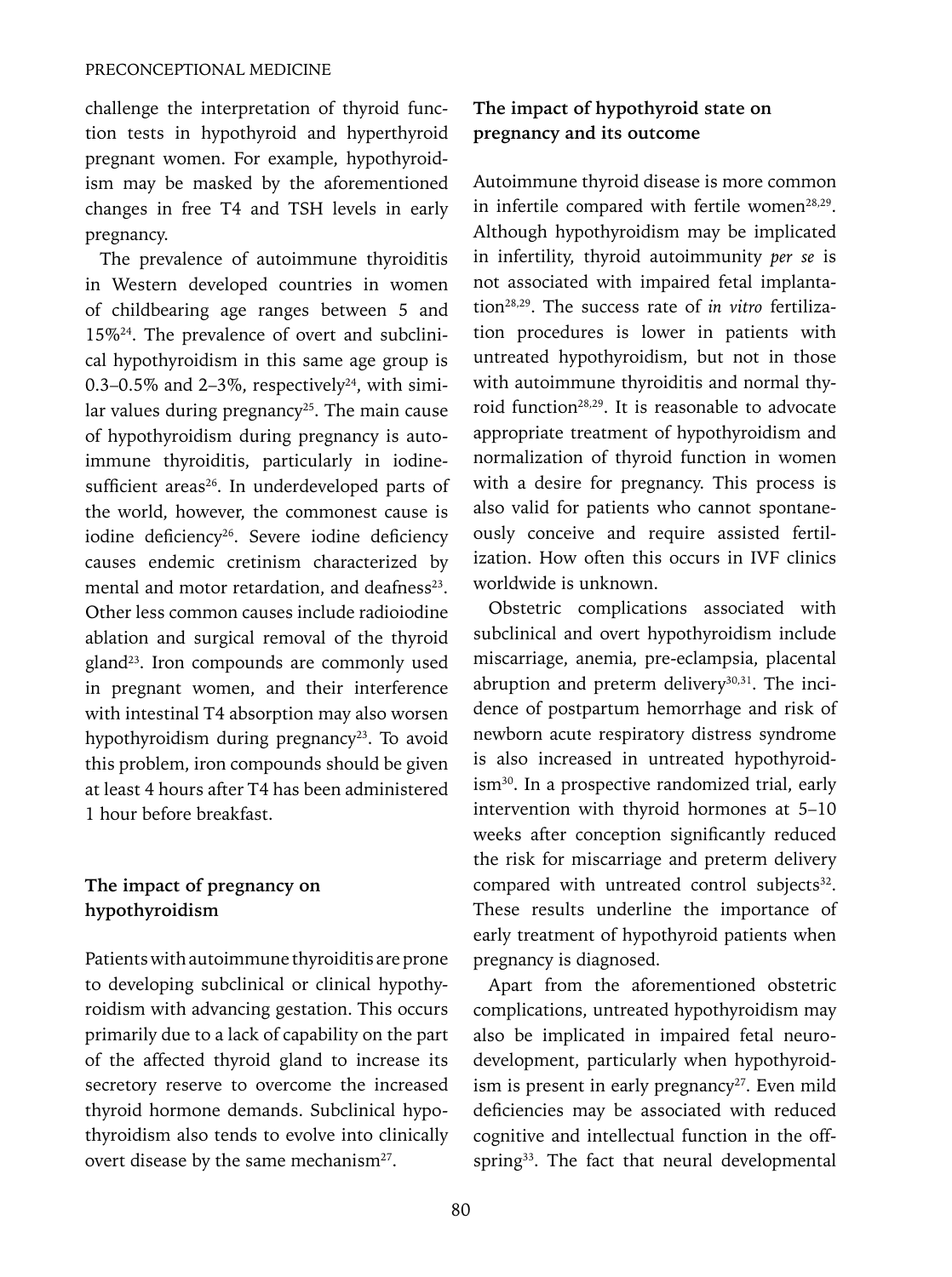defects are related with the duration and severity of the hypothyroidism supports the need for the patient to begin thyroxine replacement immediately upon detection of hypothyroidism. Even isolated hypothyroxinemia without concomitant TSH elevation in the early gestational period may lead to a lower psychodevelopmental index in the newborn<sup>34</sup>. Fortunately, most newborns recover spontaneously and there is insufficient evidence to advocate treatment of this condition in newborns<sup>34</sup>. An important issue to be addressed is whether therapeutic abortion should be induced in a pregnant woman during late pregnancy whose severe hypothyroidism has previously remained undiscovered and untreated. The appropriate approach at this stage is debatable, and most obstetricians would hesitate to terminate the pregnancy. Whatever is decided, parents should be carefully notified about the potential brain damage caused by prolonged hypothyroidism.

## **Treatment of hypothyroidism**

Before conception, patients with known hypothyroidism should be assessed for TSH level. The TSH value should be less than 2.5mU/l35,36. In patients with euthyroid autoimmune disease, this TSH cut-off may also be used, although there is no direct evidence in favor of this approach<sup>27</sup>. Once pregnant, the patient should be advised to increase her thyroxine dose by at least 30% to avoid inadequate fetal thyroid hormone delivery during the critical period of organogenesis and brain development<sup>37</sup>. The amount of this increase may also be based on the underlying cause of hypothyroidism. Patients with Hashimoto's thyroiditis require less dose augmentation than do those who have undergone surgical or radio-ablation of the thyroid gland<sup>38</sup>.

As patients may be diagnosed initially during pregnancy, routine assessment of thyroid

function at the first antenatal visit seems mandatory to not overlook the condition. As stated above, the TSH level should be normalized as quickly as possible by giving more than daily maintenance doses. The patient should be seen after 4–5 weeks of treatment, and on a 6-weekly basis thereafter. Dose titration should assist in achieving target TSH levels (<2.5mU/l at first trimester and <3mU/l thereafter). A wide range of thyroxine doses may be required to achieve this goal (25–  $325 \mu g/day$ )<sup>39</sup>. After parturition, doses can be reduced for most women over a few weeks<sup>39</sup>. The thyroid status should be closely monitored as autoimmune thyroiditis increases the risk of development of postpartum thyroiditis.

## **HYPERTHYROIDISM**

The prevalence of hyperthyroidism in pregnancies is 0.2%23. As many of the typical symptoms of hyperthyroidism (nervousness, tremors, tachycardia, weight loss, excessive sweating) are also compatible with the normal physiological changes of pregnancy, identification of patients with new-onset hyperthyroidism may be problematic. As noted above, pregnancy is associated with changes in thyroid function tests, so that free T4 levels and free T4 index are normally elevated and TSH level is depressed in early pregnancy. Since resin triiodothyronine (T3) uptake is normally decreased in pregnant women, its increase may indicate the presence of underlying hyperthyroidism.

As is the case in the non-gestational period, Graves' disease is the most common cause of thyrotoxicosis during pregnancy. The autoantibodies directed against TSH receptors have the ability to cross the placental barrier and bind to fetal follicular epithelial cells. The result is neonatal Graves' disease causing hyperthyroidism and thyroid enlargement. Apart from Graves' disease, gestational trophoblastic disease, toxic multinodular or uninodular goiter, viral thyroiditis and pituitary TSH-secreting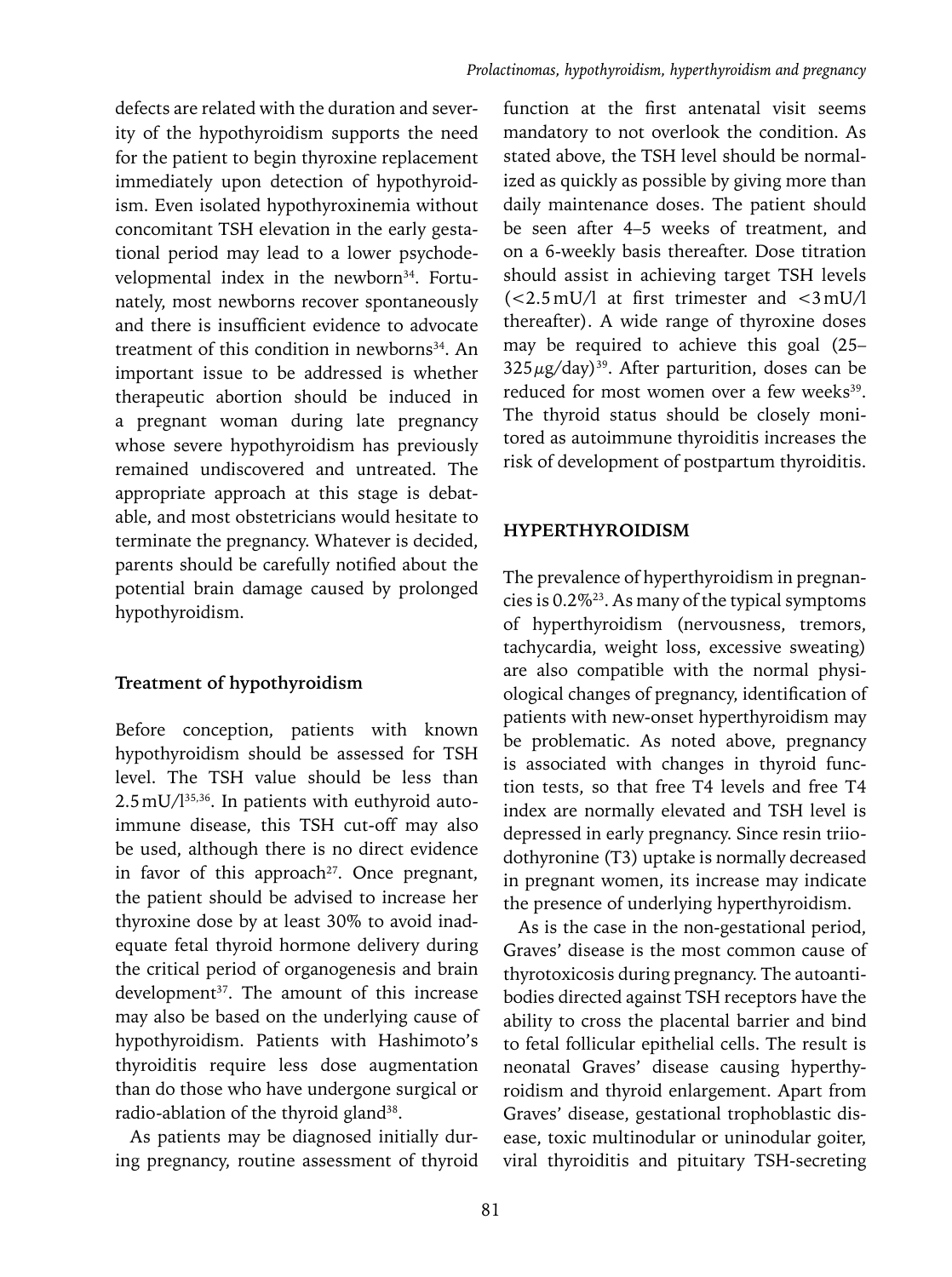tumor may also cause hyperthyroidism during pregnancy $23$ .

# **Impact of hyperthyroidism on pregnancy outcome**

The importance of timely diagnosis and treatment of hyperthyroidism complicating pregnancy is related to its association with seriously adverse pregnancy outcomes such as stillbirth, preterm delivery, pre-eclampsia and intrauterine growth retardation<sup>40</sup>. If present at conception, untreated hyperthyroidism may lead to spontaneous abortion. It is wise to bring the patient to euthyroid status before planning of pregnancy. Another important aspect of hyperthyroidism is that radionuclide studies should not be ordered in an attempt to make the differential diagnosis of thyrotoxicosis due to the risk of destruction of fetal thyroid epithelial cells<sup>41</sup>.

## **Impact of pregnancy on the course of Graves' disease**

Graves' disease generally improves in the second and third trimesters of pregnancy allowing reduction in the dosage and even discontinuation of antithyroid medication<sup>42</sup>. The disease may show reactivation during the postpartum period<sup>42</sup>.

# **Treatment of hyperthyroidism**

Women with Graves' disease may be treated by antithyroid drugs during pregnancy. For this purpose, propylthiouracil is superior to metimazole because of lower rates of transplacental passage. At high doses, however, both may pass the placenta and affect fetal thyroidal function<sup>35,42</sup>. Another advantage of propylthiouracil comes from its ability to block the conversion of T4 to T3 by inhibiting deiodinase. This helps to get a quicker and more pronounced suppression of thyrotoxicosis. A slightly elevated T4 level should be allowed to ensure that the fetus receives adequate amounts of thyroid hormones to avoid hypothyroidism42. Propylthiouracil may be given 100–150mg t.i.d. initially; the patient then should be seen after 2–4 weeks for reassessment of thyroid function tests $23$ . At that stage, the dosage may be titrated for maintenance. The beta blocker drug propranolol should be used with great caution to control adrenergic symptoms $23$ . In the event that the symptoms are not adequately controlled in severe cases, thyroidectomy should be considered, preferably during the second trimester<sup>23</sup>. Radioiodine treatment is contraindicated due to risk of fetal thyroid destruction, and definite therapy should be postponed until after parturition<sup>23</sup>.

## **Concluding remarks**

Women with microprolactinomas should receive preconceptional counseling to increase fertility by medical treatment with dopamine agonists. Current practice is to withdraw these agents upon diagnosis of pregnancy. It is preferable that macroadenomas be cured before conception, since they tend to grow during pregnancy causing significant visual problems. Patients with prolactinomas should consult with an endocrinologist and neurosurgeon for medical and surgical treatments, respectively. Since untreated hypothyroidism may decrease fertility, early detection is warranted and the patient should be treated and followed appropriately by an endocrinologist. Untreated hyperthyroidism at the time of conception is associated with increased risk of spontaneous abortion. To avoid this unwanted complication, it is mandatory that the patient consult with an endocrinologist in order to achieve a euthyroid state when pregnancy is planned.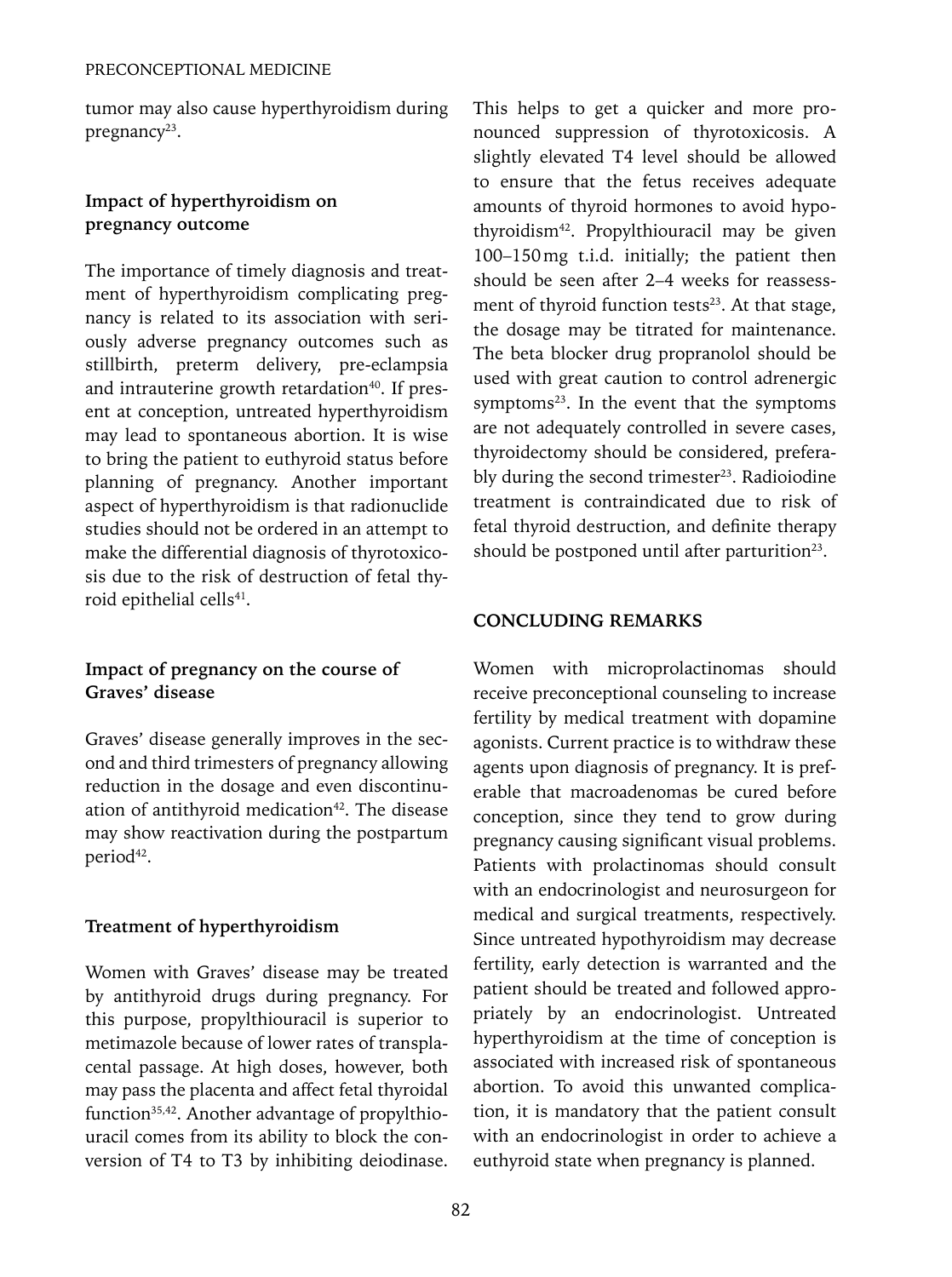## **References**

- 1. Bronstein M. Prolactinomas and pregnancy. *Pituitary* 2005;8:31–8
- 2. Gürlek A, Karavitaki N, Ansorge O, Wass J. What are the markers of aggressiveness in prolactinomas? Changes in cell biology, extracellular matrix components, angiogenesis and genetics. *Eur J Endocrinol*  2007;156:143–53
- 3. Ferriani R, Silva-de-Sá M, de-Lima-Filho E. A comparative study of longitudinal and cross-sectional changes in plasma levels of prolactin and estriol during normal pregnancy. *Braz J Med Biol Res* 1986;19:183–8
- 4. Gillam MP, Molitch ME, Lombardi G, Colao A. Advances in the treatment of prolactinomas. *Endocr Rev* 2006;27:485–534
- 5. Molitch M. Pregnancy and the hyperprolactinemic woman. *N Engl J Med*  1985;312:1364–70
- 6. Gemzell C, Wang CF. Outcome of pregnancy in women with pituitary-adenoma. *Fertil Steril* 1979;31:363–72
- 7. Kupersmith MJ, Rosenberg C, Kleinberg D. Visual-loss in pregnant-women with pituitary adenomas. *Ann Intern Med* 1994;121:473–7
- 8. Krupp P, Monka C. Bromocriptine in pregnancy: safety aspects. *Klin Wochenschr*  1987;65:823–7
- 9. Narita O, Kimura T, Suganuma N, *et al.* Relationship between maternal prolactin levels during pregnancy and lactation in women with pituitary adenoma. *Nippon Sanka Fujinka Gakkai Zasshi* 1985;37:758–62
- 10. Webster J, Piscitelli G, Polli A, *et al*. A comparison of cabergoline and bromocriptine in the treatment of hyperprolactinemic amenorrhea. Cabergoline Comparative Study Group. *N Engl J Med* 1994;331:904–9
- 11. Beltrame D, Longo M, Mazué G. Reproductive toxicity of cabergoline in mice, rats, and rabbits. *Reprod Toxicol* 1996:10:471–83
- 12. Ricci E, Parazzini F, Motta T, *et al.* Pregnancy outcome after cabergoline treatment in early weeks of gestation. *Reprod Toxicol*  2002;16:791–3
- 13. Ciccarelli E, Grottoli S, Razzore P, *et al.* Longterm treatment with cabergoline, a new

long-lasting ergoline derivate, in idiopathic or tumorous hyperprolactinaemia and outcome of drug-induced pregnancy. *J Endocrinol Invest* 1997;20:547–51

- 14. Casanueva F, Molitch M, Schlechte J, *et al.*  Guidelines of the Pituitary Society for the diagnosis and management of prolactinomas. *Clin Endocrinol (Oxf)* 2006;65:265–73
- 15. De Mari M, Zenzola A, Lamberti P. Antiparkinsonian treatment in pregnancy. *Mov Disord* 2002;17:428–9
- 16. Webster J. A comparative review of the tolerability profiles of dopamine agonists in the treatment of hyperprolactinaemia and inhibition of lactation. *Drug Safety* 1996;14:228–38
- 17. Imran S, Ur E, Clarke D. Managing prolactinsecreting adenomas during pregnancy. *Can Fam Physician* 2007;53:653–8
- 18. Divers WJ, Yen S. Prolactin-producing microadenomas in pregnancy. *Obstet Gynecol*  1983;62:425–9
- 19. Ruiz-Velasco V, Tolis G. Pregnancy in hyperprolactinemic women. *Fertil Steril*  1984;41:793–805
- 20. Molitch ME. Pituitary disorders during pregnancy. *Endocrinol Metab Clin North Am* 2006;35:99–116
- 21. Brodsky J, Cohen E, Brown BJ, Wu M, Whitcher C. Surgery during pregnancy and fetal outcome. *Am J Obstet Gynecol*  1980;138:1165–7
- 22. Brent G. Maternal hypothyroidism: recognition and management. *Thyroid* 1999;9:661–5
- 23. Rashid M, Rashid M. Obstetric management of thyroid disease. *Obstet Gynecol Surv*  2007;62:680–8; quiz 691
- 24. Vanderpump M, Tunbridge W, French J, *et al.* The incidence of thyroid disorders in the community: a twenty-year follow-up of the Whickham Survey. *Clin Endocrinol (Oxf)* 1995;43:55–68
- 25. Klein R, Haddow J, Faix J, *et al.* Prevalence of thyroid deficiency in pregnant women. *Clin Endocrinol (Oxf)* 1991;35:41–6
- 26. Weetman A, McGregor A. Autoimmune thyroid disease: further developments in our understanding. *Endocr Rev* 1994;15:788–830
- 27. Glinoer D, Abalovich M. Unresolved questions in managing hypothyroidism during pregnancy. *BMJ* 2007;335:300–2